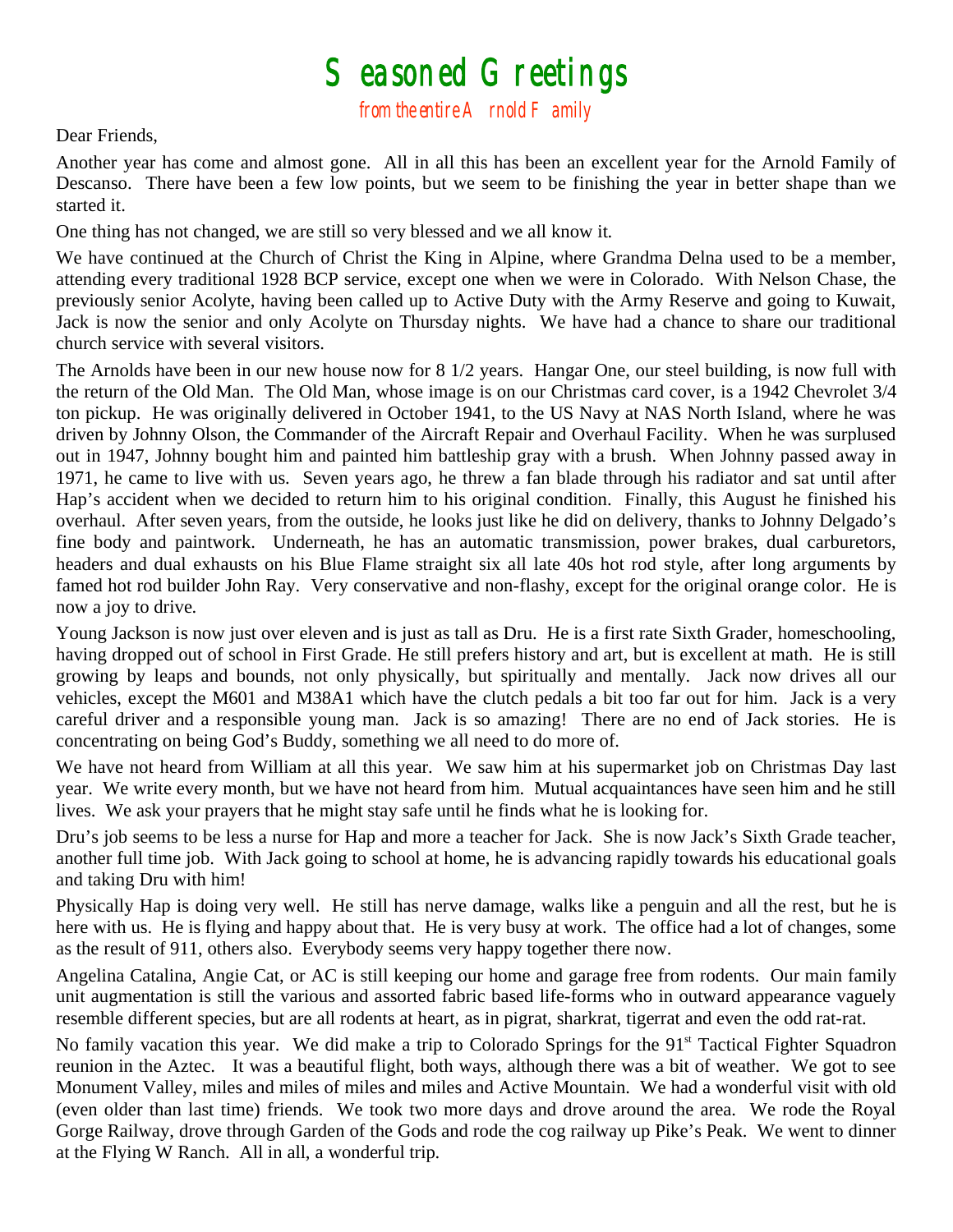The biggest event of the year was the FIRE. On Jack's birthday, 26 October 2003, a wildfire started near our old home in Ramona, California. It was about 15 miles from us as the fire flies, and about an hour drive by automobile. The fire which eventually consumed over 330,000 acres, burned its way around the county. Due to various road closures, none of the out of Descanso guests made it to the party. We were awoken that night at 0230 with an evacuation order. Jack and Hap went to Hangar One in the middle of the night and got the two pickup trucks, the White Ford and the Old Man. Jack drove back to the house alone, through the blowing branches and the like. Hap followed after he secured the hangar. Meanwhile, Dru packed what little she could of our most precious items in about 30 minutes and off we went. We joined up with our neighbors at the world famous Indian casino, the Golden Acorn. We slept in the back of the Old Man. After four days as nomads, two nights of which were spent at brother Bruce's house, we got to go home. The house was untouched. The fire got to within 500 feet of us, burned our neighbor's roof a bit, but all in all, our little valley survived, though burned on three and a half sides. The firefighters did a great job in our area and we appreciate their help. Other areas were not so lucky. By this time next year there will be a fire truck in the hangar!

Brother Bruce and wife Lorena have been re-doing their home's interior and fixing up the back yard. Bruce has slowed down on his painting, the press of business and all. Their daughter, Megan, is doing quite well at La Jolla Country Day School. As she gets older, she takes up more and more of their time. They seem to be surprised, but pleased. Once again we had Thanksgiving at their home, it is a beautiful place and the food was wonderful. This year we had Uncle Jack and Aunt Muriel join us as usual, but most of Lorena's family were out of town. It was a great time to be together.

Brother Tuck, wife Robie and daughter Alison keep working on their house also. It is really looking super. This year Brother Tuck is again the Training Sergeant for the El Cajon Mounted Police; he has participated, or "ridden" as he puts it, many public events. His horse is doing so well, he has been selected to perform at "The Year of the Horse." Robie's job teaching Art at Valhalla High School seems to be even more enjoyable as the years go by. Ali is now the second tallest in her family and may soon be the tallest.

Robie's father, Bill Clemens, passed away since our last letter. A fine man who is missed by all the family, we ask your prayers for her mother Georgina.

Sister Jacquie is currently looking for a new job in sales and marketing. Other than that, she is doing well.

Uncle Jack and little Jack were set to celebrate their birthdays this year together as usual, but the fire intervened. We joined Uncle Jack for his birthday the following weekend. He and Muriel have both had their share of problems this year, but they are pushing ahead. Muriel's hip broke and she fell just before the letter last year. We spent all our time after work visiting her in the hospital and checking on Uncle Jack. She got out of the hospital and step down facility; only to be followed by Uncle Jack who went in for a pacemaker and then a giant cyst removal. They now have full time help at the house, which makes things lots more pleasant. Muriel doesn't get around too well these days and her vision has deteriorated badly. Jack is moving pretty well and is the same wonderful gentleman he has always been. We get up to see them three to five times a week. We ask your prayers for both Aunt Muriel and Uncle Jack.

Mrs. Kay Denton, our excellent friend from York, in the UK, had her son Paul and his family, Emma, Jack and Eve, move to Australia. We had hoped to see more of Mrs. Kay, but her physical condition worsened so she had to undergo dialysis. She seems to be doing well, but it makes a trip to the States very hard.

Once again, on the Friday after Thanksgiving, Hap and Jack went shooting with Butch Hadzima and son in law Bryce Shields. They had a great time. Jack is an ace with his CAR-15 and even better with the Crickett, he loved it!

Unless it rains, we are going on a Jeep ride this New Year's Day. 1030 Show for an 1100 Go. About 1500 we should be back to BBQ some dead mammal. If you are what passes for local and have a 4WD, come join us. If you do not have a 4WD but want to go, we have spare seats!

Those of you who have sent us your holiday letter, thanks! We really enjoy them, it is great to know what our friends are doing. For those of you who don't send them, start! As our friend Marge said, without the letters the cards hardly seem worth the postage. We would like to write each of you a personal letter, but the fact is we would only get one letter sent a year.

Please keep our family members in your prayers –Muriel and Jack Arnold and William Arnold